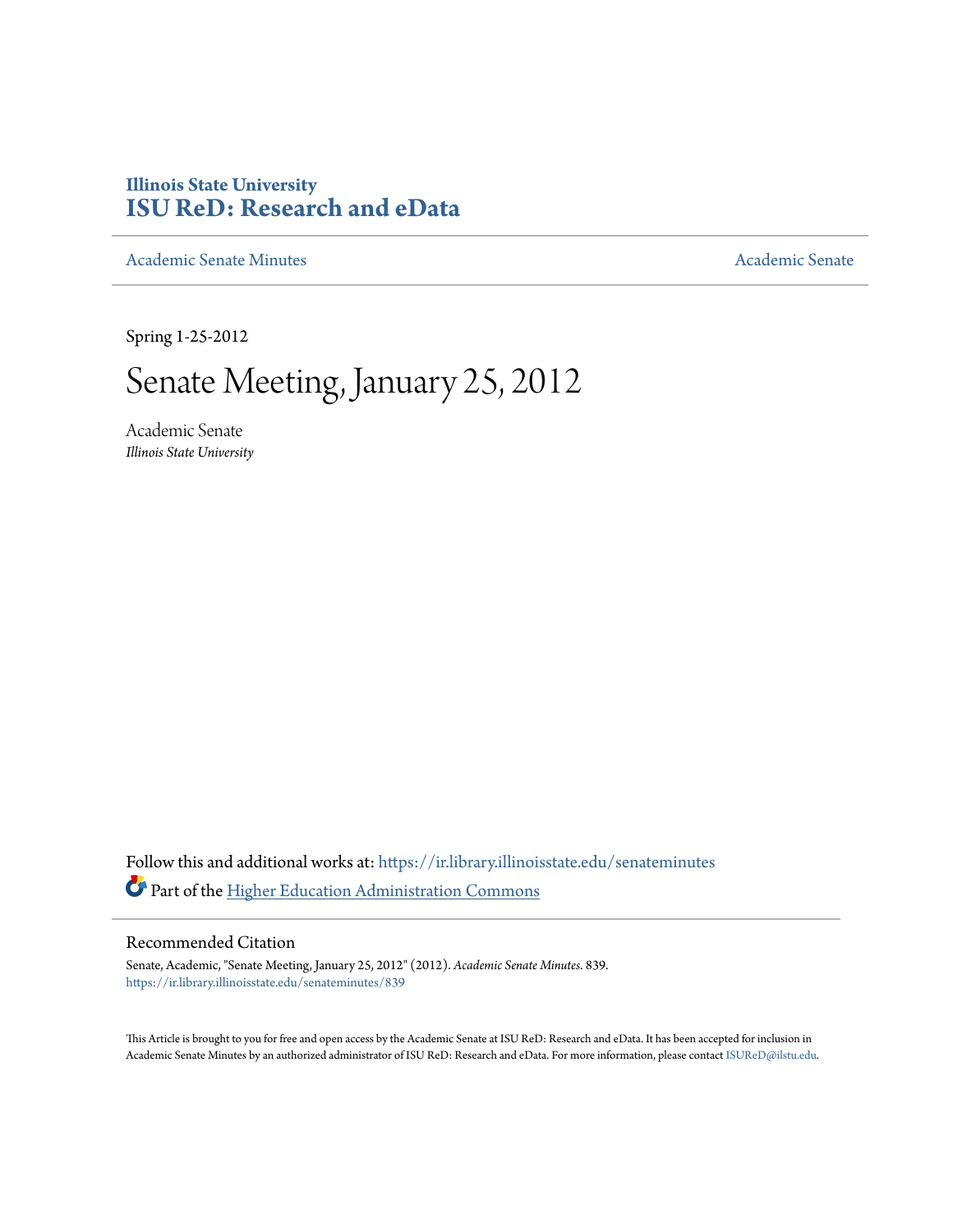## **Academic Senate Minutes Wednesday, January 25, 2012 (Approved)**

## *Call to Order*

Senate Chairperson Dan Holland called the meeting to order.

## *Roll Call*

Senate Secretary Susan Kalter called the roll and declared a quorum.

## *Approval of Minutes of December 7, 2011*

**Motion XXXXIII-34:** By Sen. Dawson, seconded by Sen. Stewart, to approve the Academic Senate minutes of December 7, 2011. The minutes were unanimously approved.

## *Chairperson's Remarks*

**Sen. Holland**: For any of you who have ever had a complaint about parking, there is an opening for a faculty member on the university parking committee. If anyone would care to volunteer or some faculty member who you would like to volunteer, we will accept applications, in particular if you want to have input on the zoned parking concept.

Sen. Ellerton volunteered to serve on the committee.

**Sen. Holland**: Sen. Dawson has a petition that she is passing around. There is an opening on the SURS Board of Trustees. We have a faculty member at Illinois State University who is interested in running. If you are interested in supporting the nomination, the petition is going around.

**Sen. Dawson**: I have his bio. It's Andrew Matthews. He is in Politics and Government.

**Sen. Holland**: I'm going to give Sen. Gizzi a couple of minutes to update us on FAC.

**Sen. Gizzi**: The performance funding issue was approved by IBHE. It ended up being .5% of the revenues, which came out at \$6.5 million. It is expected to increase over the next couple of years. The Board used the metrics that were proposed.

### *Student Body President's Remarks-No Report*

## *Administrators' Remarks*

### *President Al Bowman*

**President Bowman**: In the state of the union address, there were a couple of higher education themes. One of the points the President made was that the federal government can't continue to subsidize rising tuition rates and he asked states to make higher education a bigger priority. However, he wants to somehow tie federal aid to how high universities raise tuition. A speech is planned for Friday when that will be discussed.

There are a couple of new bills that have been introduced in congress that are aimed at the for-profit sector. There are lots of concerns about what that sector is doing. One bill would reinstate the original ratio for forprofits, which would mean they couldn't receive more than 85% of their revenue from federal financial aid. The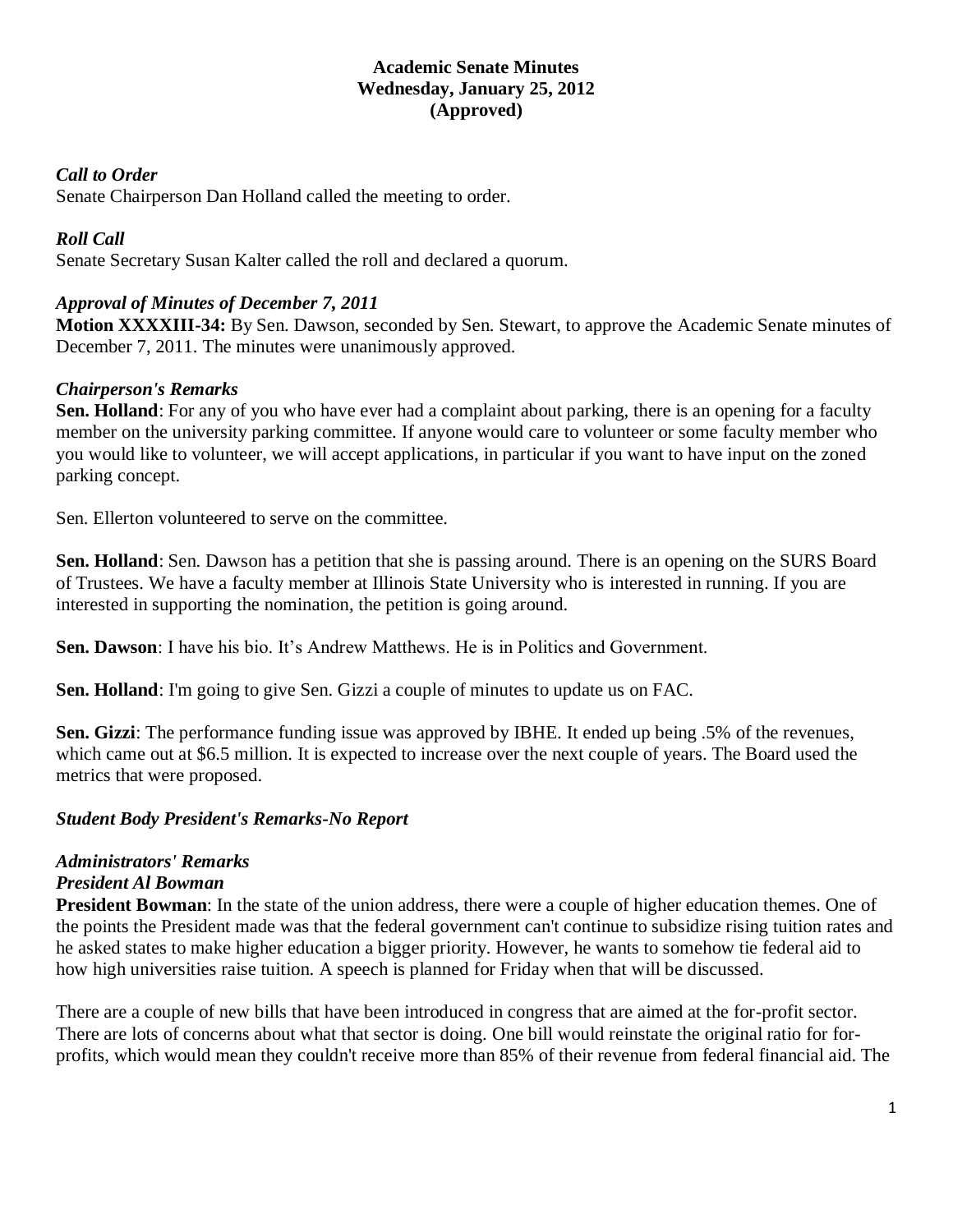other bill is that federal aid would include Defense Department money and Veterans Affairs funds. Right now, they are not counted as federal aid in the 90-10 formula.

The state is scheduled to release another FY12 payment, \$3.8 million. That will bring our FY12 payments up to \$31.6 million. Just after Christmas, Gov. Quinn pledged to maintain level funding for universities.

Moody's has downgraded Illinois to A-2 stable from A1 negative. All of the public universities are on notice that they may be downgraded to A3. That may mean we will have to pay slightly higher interest rates when we go out for new debt. We will be financing the Hancock Stadium this spring. We have raised already over \$8.4 million in private funds.

**Sen. Holland**: Any word at all about Fine Arts?

**President Bowman**: We had an audience with Gov. Quinn's budget director and we made a pretty strong push for that project. I am cautiously optimistic that we will see the design money.

## *Provost Sheri Everts*

**Provost Everts:** The CTLT symposium on Teaching and Learning had the largest turnout ever on campus at well over 400 in attendance. The General Education Program Taskforce has been working since November of 2010. The taskforce is seeking feedback on a document of a revised mission, goals and outcomes. It is in draft format and you can reach that on the Provost's website. There also will be several open forums on Tuesday, March 27, and Wednesday, March 28. The times and locations are also available at that website. As I understand, there will be a presentation to the Senate on April 11. Associate Provost Jan Murphy has decided to return to the faculty in a leadership role in the College of Applied Sciences and Technology. We will be conducting a search that will begin soon. Sharon Naylor has agreed to chair the search and Janet Krejci has agreed to serve as the Provost's liaison.

**Sen. Kalter**: Do you have an ETA on when the Tenure Policy will come back to the Senate from the legal review.

**Provost Everts**: I don't have that. I think there were some ongoing discussions, but I can certainly take a look at what we're looking at in regard to time.

## *Vice President of Student Affairs Larry Dietz*

**VP Dietz:** The Student Health Services has recently received a full three-year term of reaccreditation by the Accreditation Association for Ambulatory Health Care. That extends our accreditation to January 2015.

## *Vice President of Finance and Planning Dan Layzell*

**VP Layzell:** We have begun the review process for Educating Illinois. We have a new website for Educating Illinois. There is a great deal of information on the planning. As part of the consultation process, there will be a number of open forums. There will be two open forums for everyone. That information is on the website. There will also be an online survey, which you can access through the website.

## *Committee Reports:*

## *Academic Affairs Committee:*

**Senator Stewart:** The committee discussed several policies from the Office of the Registrar. They were mainly edits that we will be bringing to Exec to put on as Information Items. We talked about the Reading Week Policy proposal. The idea is that the last week shouldn't be for exams. We also talked about the Final Course Grade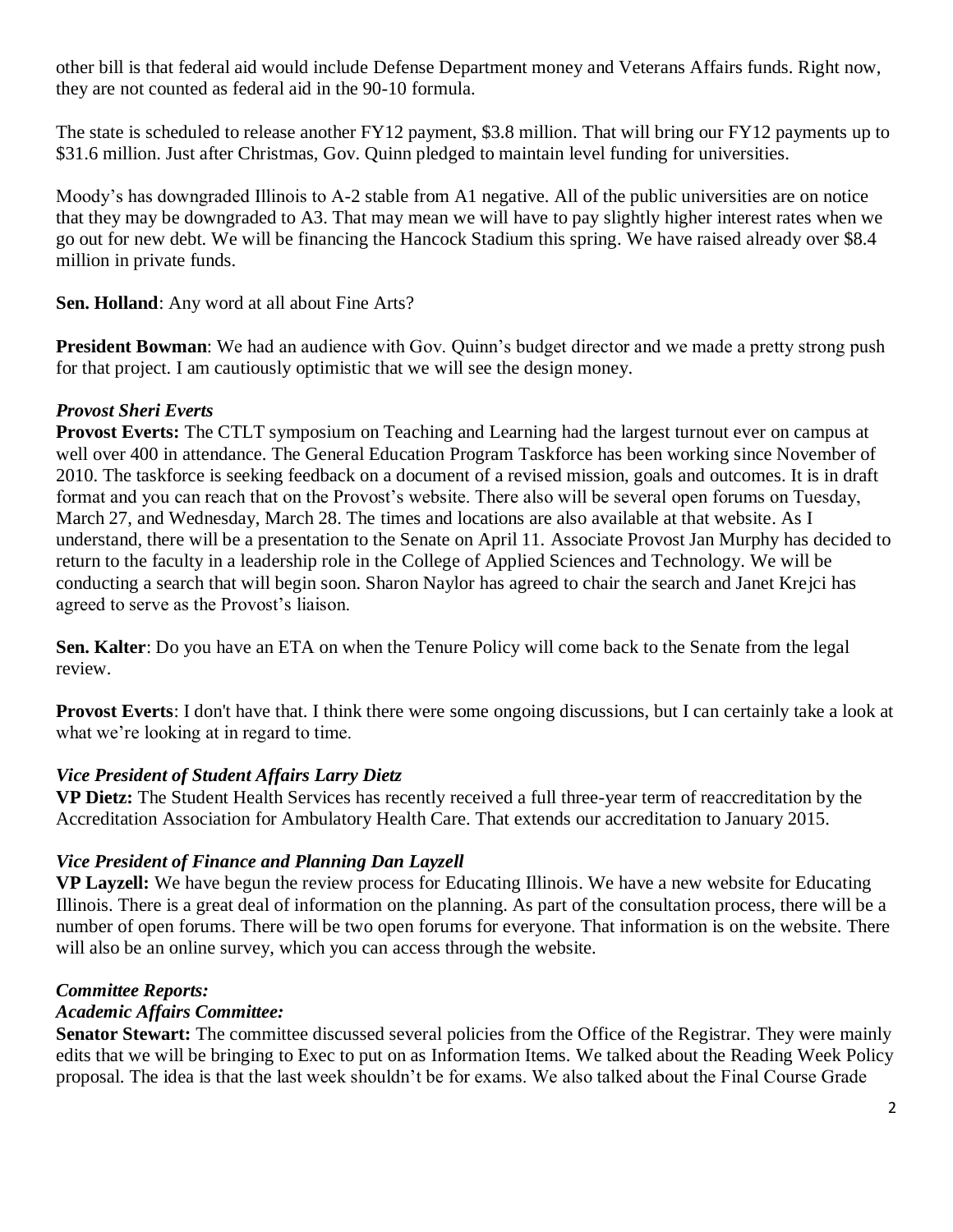Challenge Policy for students to appeal a course grade. We need to expedite appeals so students can plan how they are going to handle the rest of their time here.

## *Administrative Affairs and Budget Committee:*

**Senator Cedeño:** We had three items on our agenda. The first item concerned the academic calendar. We have also approved the survey for faculty, staff and students for commentary on President Bowman's performance. You will be getting an e-mail from me requesting feedback. Our administrative policy proposals will be sent to Exec Committee pretty soon.

## *Faculty Affairs Committee:*

**Senator Kalter:** We talked about a proposed academic freedom policy to clarify what already exists in our policies. We did final work on the Export Control Policy. It's going to go to legal for one more round and come back to us and then it will go to the Executive Committee. Our committee is down one member; we are expecting a College of Business representative, but I think there is some imbalance right now in terms of how we allocated people onto various committees.

### *Planning and Finance Committee:*

**Senator Rich:** We discussed research and sponsored programs and ISU's emerging success in the area of grants and contracts. We will be working as a committee between sessions by e-mail on a draft of our Institutional Priorities Report.

### *Rules Committee:*

**Senator Hunter:** We are discussing the university's alcohol policy, especially in regard to the new Cardinal Court apartments that will be opening up, specifically allowing alcohol for those 21 and older. This conversation will be ongoing. We hope to invite Sen. Owens and someone from Housing to speak to us to give us more information.

### *Information Items:*

### *12.16.11.02 Council for Teacher Education Bylaws Revision Rationale*

### *12.16.11.01 Council for Teacher Education Bylaws Revisions (Executive Committee)*

**Sen. Holland:** This is being brought to you by the Executive Committee, which I realize is somewhat unusual. This was brought to us in February of last year, but with all the ASPT reform, we kind of put it off. It is coming up to the point where they need these changes made. They are changes to the composition of the Council for Teacher Education. There are three positions for faculty in the College of Education. Typically, these are filled by the chairs of the various departments. So you are not getting the faculty voice. The proposal is to put the chairs on the committee as ex-officio, nonvoting. That allows the faculty positions to actually have faculty in them. It would be taking the Senate representative and making him/her ex-officio, voting; and also taking the Lab School representative and making that person an ex-officio, voting member.

**Sen. Kalter**: In number three, it says that the Chairperson of the Graduate Curriculum Committee shall serve on an ad hoc basis. I assume that that means that they come only when they are needed, but they are listed under the voting members.

**Sen. Crowley**: This preceded me.

**Sen. Holland**: That is not a part of what is being asked to be changed.

**Sen. Kalter**: I don't want to hold up these changes, but that ought to be clarified.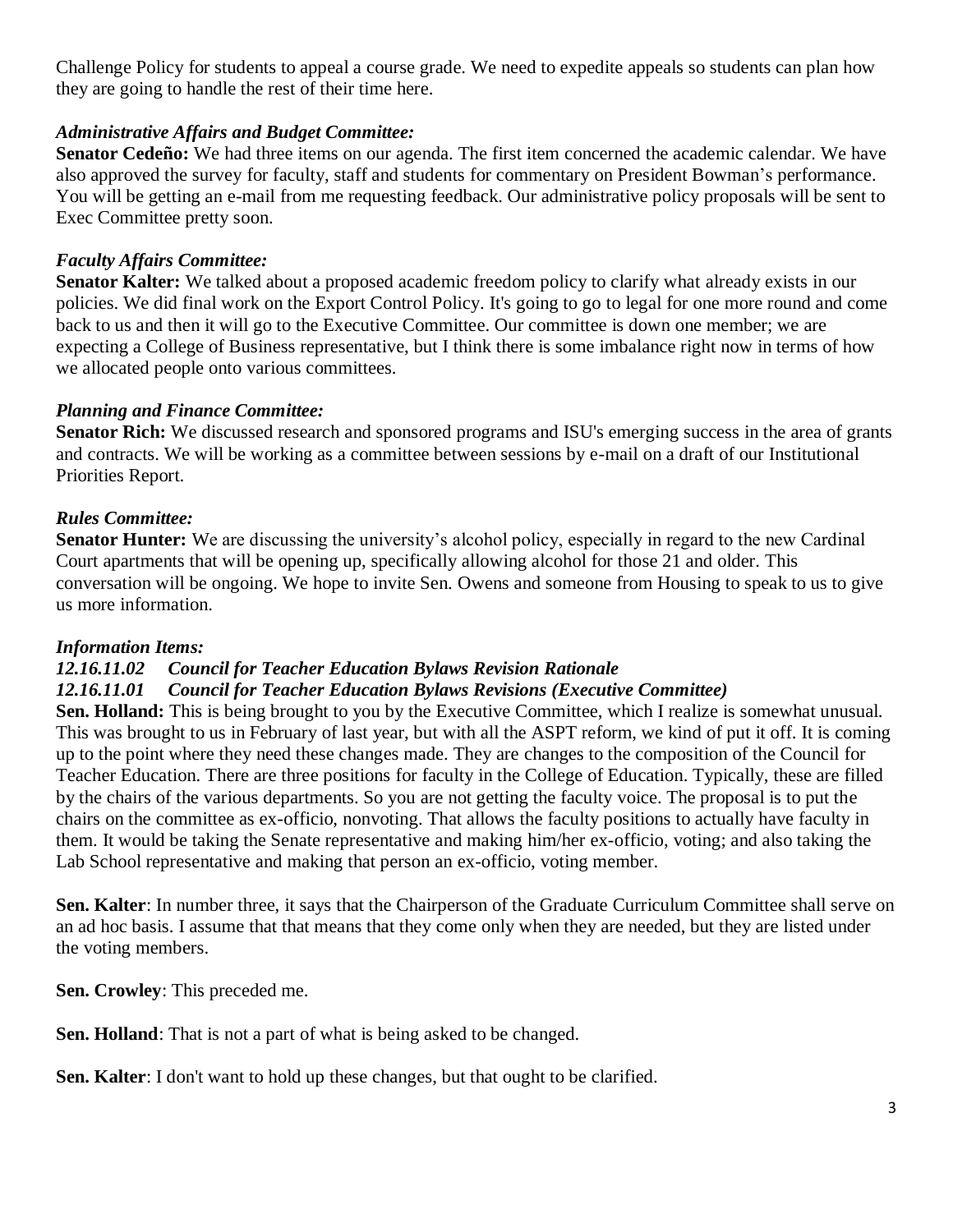**Sen. Stewart**: The parts that are underlined or stricken are the things that we are voting on when it comes up for a vote?

Sen. Holland: Yes. I am guessing that on this committee it does not usually involve Graduate School issues.

**Sen. Dawson**: The Graduate Curriculum Committee seems separate from the Chair of the University Curriculum Committee. That's not a duplicate is it?

**Sen. Kalter**: The University Curriculum Committee tends to deal with, I believe, only undergraduate curriculum.

**Motion XXXXIII-35:** By Sen. Owens, seconded by Sen. Horst, to move the Council for Teacher Education Bylaws revisions to an Action Item.

The motion was approved by the Senate. There was one abstention by Sen. Kalter.

**Motion XXXXIII-36: Sen. Holland:** I would like to move that we accept this. Since this is coming from the Executive Committee, we don't need a second.

The motion was approved by the Senate. Sen. Kalter did not vote.

## *01.17.12.01 Medical Amnesty and Good Samaritan Policy (Student Government Association)*

*01.17.12.03 Medical Amnesty and Good Samaritan Procedures (Student Government Association)* **Sen. Owens:** This policy originated from students who may need help after consuming alcohol while being under age for the real or perceived barriers there are for medical assistance. There is a genuine fear that the students may receive repercussions from the university and disciplinary actions if they seek medical help for consuming alcohol. Since we pride ourselves on being a community of Redbirds, we want students to be able to feel comfortable seeking medical assistance, as well as if their friend needs medical assistance if they have engaged in reckless drinking behavior. If a student qualifies for medical amnesty or Good Samaritan, any disciplinary sanctions will be waived and will not go on their student conduct record. However, there will still be educational sanctions, such as treatment, if necessary, and assessment of alcohol abuse, as well as contact with the student's parents or guardian. It cannot preclude action by local law enforcement, only university officials.

**Sen. Weeks**: What happens if the student goes into health services in very bad shape? Is there a danger of the student being reported for disciplinary actions?

**Sen. Owens**: At Community Rights and Responsibilities, caseworkers take the student's case. Depending on the circumstances, that will depend on what the sanction is. The case manager can decide that educational sanctions are necessary. In practice, we already employ this policy, but we wanted to codify it because there are perceived barriers out there.

**Sen. Smudde:** What are the criteria for granting medical amnesty and Good Samaritan?

**Sen. Owens**: The student in question is asked to contact emergency officials, to remain with the individual and to meet with appropriate university officials. When they meet with the appropriate university officials, it will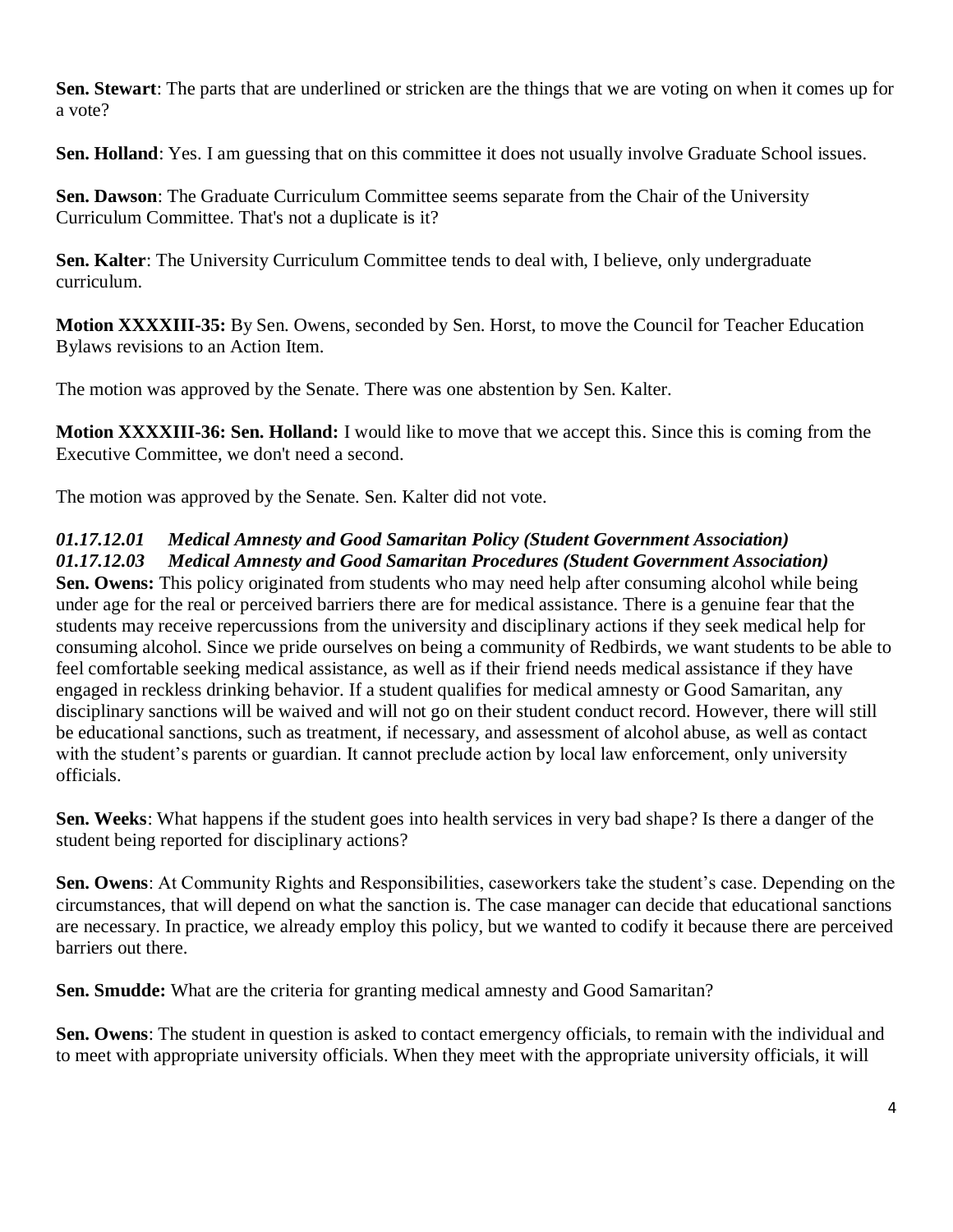then be determined if they have met the qualifications. On the procedures document, it outlines the considerations for protection.

**Sen. Smudde**: Those don't seem to be criteria as much as they are just process steps.

**Sen. Owens**: If the student wants to request medical amnesty, they must do it at the Office of Community Rights and Responsibilities. The case manager will decide if they are eligible for medical amnesty and they will be held against these five standards.

**Sen. Smudde**: So there is actually a bureaucratic paperwork that is not the stated here?

**Prof. Olshak**: There was a conversation about making sure we separated the process from the policy. The process students are engaged in is that they would come to an intake with us in Community Rights and Responsibilities, as would any student engaged in a disciplinary process. It's important to note that only four sanctions are being taken off by virtue of this policy. That includes censure, disciplinary probation, deferred suspension or suspension or dismissal. We wanted to take away the leverage sanctions that might discourage reporting.

**Sen. Dawson**: Is it just for alcohol or any under the influence?

**Sen. Owens**: With this policy, since it is a new policy, we would move forward with the only substance being alcohol with the understanding that we may revisit a conversation of including other substances.

**Prof. Olshak**: The most commonly covered thing is alcohol in Good Samaritan policies. Very few schools in the benchmarking that we have done extend this to the illicit drugs. There is still a great deal of debate raging and we really felt that this was not the step to take at this time until we could get more clarity. In terms of prescription medication, there will always be the question of is it your medication, or were you taking it as advised. We retain the ability to pass a judgment of whether or not they're use of prescriptions was appropriate.

**Sen. Woith**: Who is covered under this policy? Amnesty is granted to students who call when somebody is not capable of calling for themselves?

**Sen. Owens**: Medical amnesty is for those receiving medical attention. Good Samaritan is for those who call on behalf of others.

**Sen. Woith**: Does it cover you seeking assistance for yourself?

**Sen. Owens**: We can clear that language up when it becomes an Action Item in two weeks.

**Sen. Stewart**: I think he chose alcohol because it is the drug of choice here and you're going to see many more cases of alcohol abuse than anything else.

**Sen. Holland**: Our alcohol use has gotten a little better. 49% of students had blackouts from drinking in the last year; previously, it was 51%.

**Sen. Crowley**: I suggest you revisit possession. That is unclear to me. Possession of what?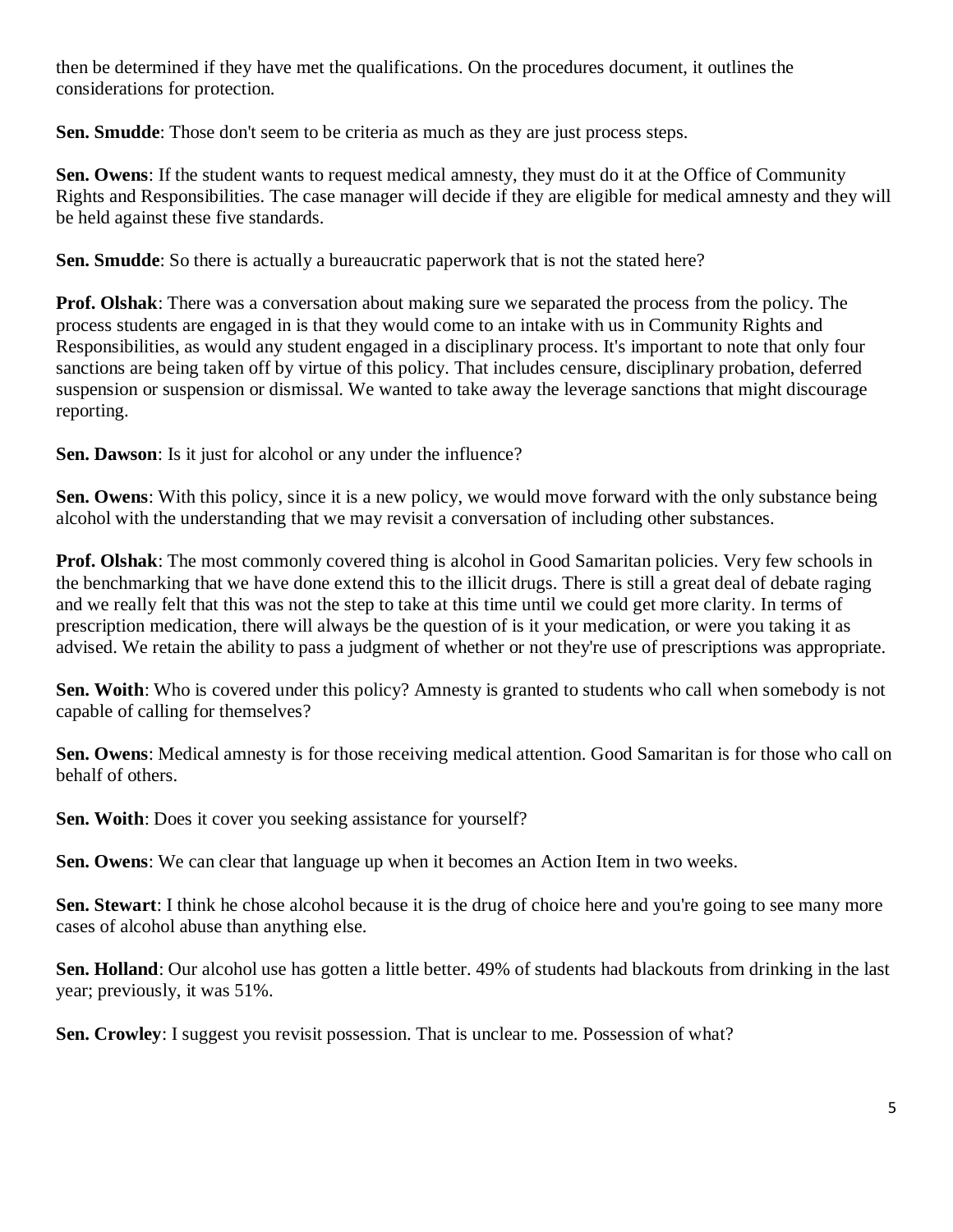**Sen. Horst**: The policy talks about an emergency situation. It says including but not limited to alcohol poisoning. If a student is in an emergency medical situation, no matter what they took, I would hope that somebody could help them.

**Sen. Owens**: What that is meant to mean, if I stumble and break my leg, that isn't sexual assault or alcohol poisoning, but I would still need medical attention and I might not pursue medical attention because I have been drinking under age.

**Sen. Rich**: To the administration, are there compliance risks?

**Sen. Owens**: This did go through legal counsel.

**Sen. Kalter**: I wanted to ask the president and vice president about the defensibility of this policy. The student is not protected from legal action, but is protected against our sanctions. Can we defend such a policy publicly?

**President Bowman:** I think it's reasonable to assume that someone could criticize the policy and my defense would be that this is a fairly standard policy across higher ed. We are granted the autonomy that allows us to determine our own rules that govern our students' behavior. The positive aspects of the policy clearly outweigh the minor public criticism that might be associated with it.

**VP Dietz**: I echo President Bowman's comments. There really is no foolproof way of ensuring that we have no culpability on this at all. I am unaware, however, of any case law at other institutions that we looked at to bring this policy forward.

**Prof. Olshak:** The typical scenario that we're going to see is not the alcohol consumption, but related behavior after the consumption that would be drawing the fire of the community. That behavior is not protected under this policy.

**Sen. Kalter**: I don't see a distinction between the illegality of drinking and they use of an illicit drug.

**Sen. Stewart**: I have a comment about an earlier question about negative public feedback from not having sanctions. It's not that the university is going ignore the behavior. There is education and treatment for alcohol abuse. The behavior that happens after the alcohol abuse is when the law would still apply.

**Sen. Owens**: There are only four sanctions that will be waived. The student has to go through some sort of educational assessment or treatment. We want to educate the students on why that behavior was wrong and that is what the purpose of this policy is.

**Sen. Holland**: Rick, can you give us any figures on how often this occurs?

**Prof. Olshak**: I can count only one, potentially two, that are drug transports. 99.999% is what is going to be alcohol related.

**Sen. Reifschneider**: Sen. Owens, you said that this policy was codifying the current practice. Yet, you are removing the disciplinary sanctions.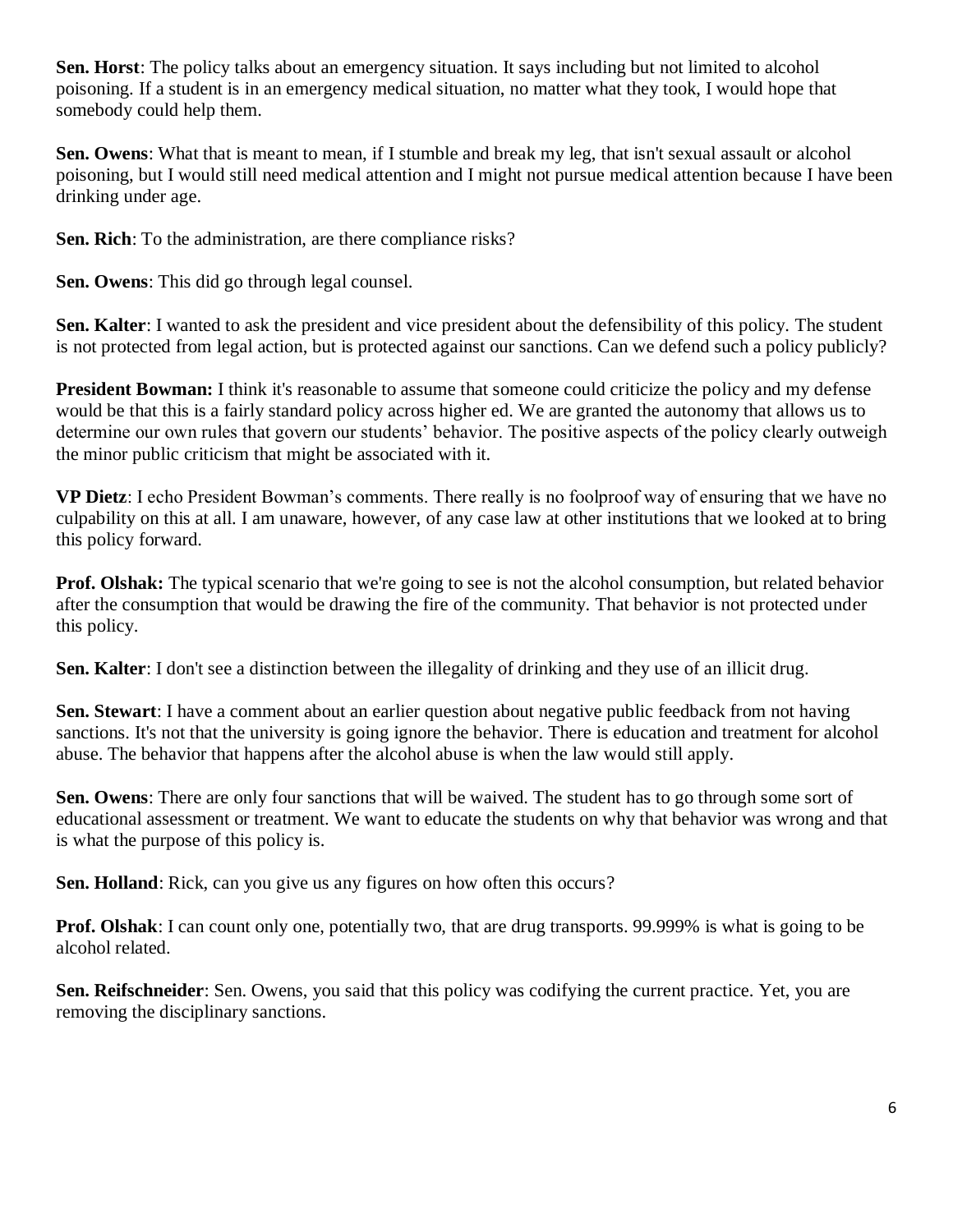**Sen. Owens**: We are already employing this policy and we are codifying what they already do so that there is an education component to the student body that the university is not going to apply any disciplinary sanctions because you did the right thing by seeking medical help.

**Sen. Reifschneider:** Why do not all cases of underage drinking apply?

**Sen. Owens**: That is not something that medical amnesty would apply to.

**Sen. Holland**: Also, if it is just a student drinking under age, that is a different ballpark than somebody seeking help.

**Sen. Cedeño**: If the whole objective of this policy is to protect life, I don't understand why you exclude other activities.

**Sen. Owens**: I agree; after the implementation of this policy, that is when we should revisit the discussion of other substances.

**Sen. Crowley**: Can we just say substances, including this and this?

**Sen. Carnahan**: Would you be willing to expand the language for the first draft?

**Sen. Owens**: I can have conversations with the people who practice in the field before it becomes an Action Item

**Sen. Woith**: Many cases involve joint substance abuse, such as alcohol and another drug that compounded the effects of alcohol. What about students who have been using more than one substance and they are afraid to call because of the other drug?

**Sen. Owens**: I would be interested in discussing this with the president and the vice president.

**Sen. Simpson**: It seems that alcohol is much more a communal activity than prescription drugs. Restricting it to alcohol recognizes that a person is intoxicated and potentially trying to care for a person who is more intoxicated. People usually don't get together to consume prescription drugs. Restricting this to alcohol seems very reasonable to me.

**Sen. Manno**: I think it's good to have data rather than picking apart some of the procedures that might not work for prescription drugs. It's already been said that alcohol abuse is the biggest problem. We need a foundation before we start building a house.

**Sen. Owens**: In the interest of time, Information Items are only for questions. I am not willing to commit to a change unless I have administrative support, since we are an advisory body only. I will have those conversations and in two weeks, we will know the outcome.

**Sen. Ford**: Could not," but not limited to", be used to cover other incidences?

**Sen. Owens**: Other incidences involving alcohol, yes.

**Sen. Holland**: As it is written right now, it's purely alcohol.